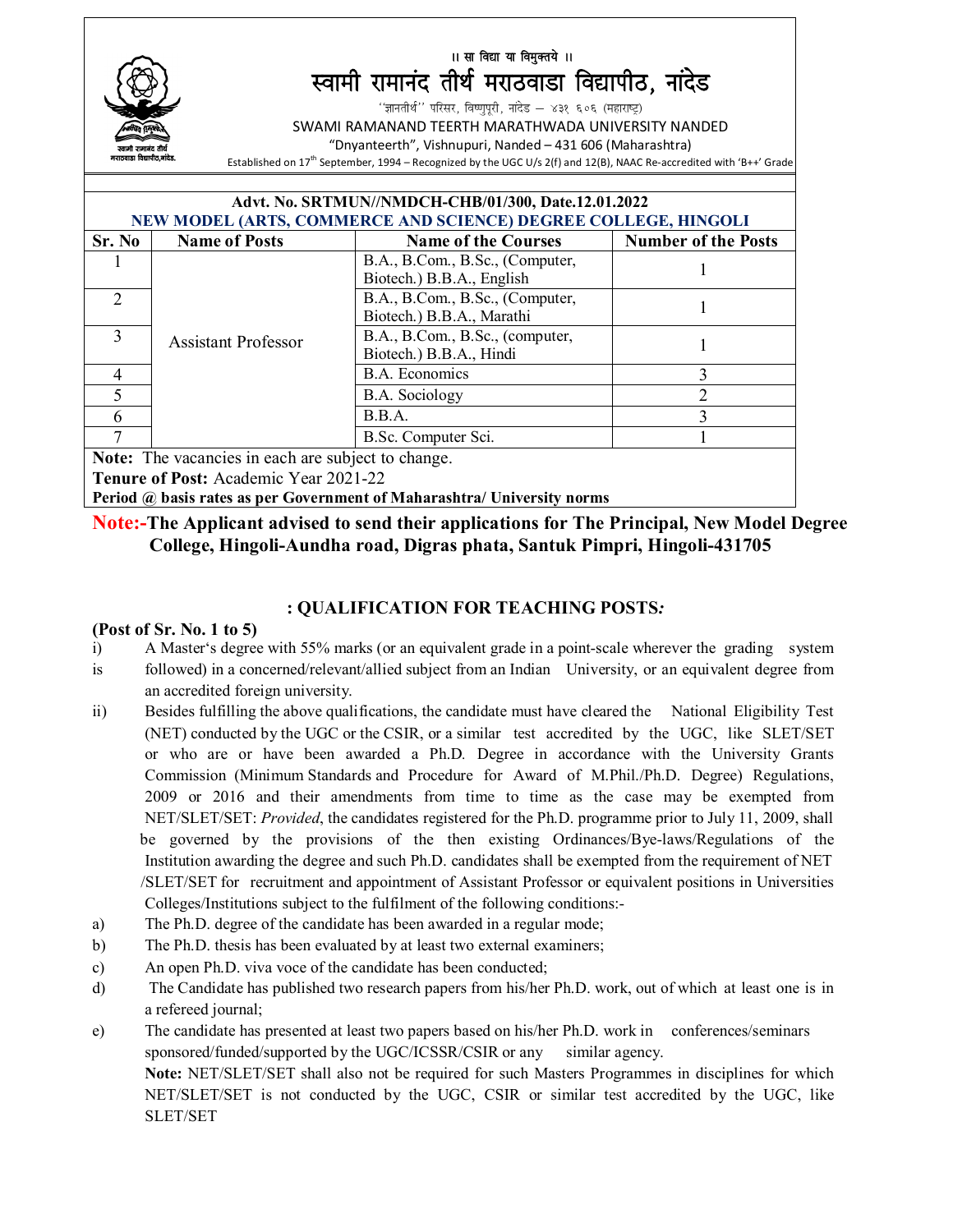#### **Or**

- **B.** The Ph.D degree has been obtained from a foreign university/institution with a ranking among top 500 in the World University Ranking (at any time) by any one of the following:
- (i) Quacquarelli Symonds (QS)
- (ii) The Times Higher Education (THE)

#### **Or**

(iii) The Academic Ranking of World Universities (ARWU) of the Shanghai Jiao Tong University (Shanghai).

## **(Post of Sr. 07)**

1. BE / B Tech and ME / M Tech in relevant subject with first class or equivalent either in BE B Tech or ME / M Tech

#### **Or**

BE / B Tech and MCA with first class or equivalent either in BE / B Tech or MCA

#### **Or**

MCA with first class or equivalent either with two years relevant experience.

#### **Or**

- 1. Good academic record as defined by the concerned university with at least 55% marks (or an equivalent grade in a point scale wherever grading system is followed) at the Master's Degree level in a relevant subject from an Indian University, or an equivalent degree from an accredited foreign university.
- 2. Besides fulfilling the above qualifications, the candidate must have cleared the National Eligibility Test (NET) conducted by the UGC, CSIR or similar test accredited by the UGC.
- 3. Notwithstanding anything contained in sub-clauses (i) and (ii) to the Clause 4.4.1 of UGC Regulations, candidates, who are, or have been awarded a Ph. D. Degree in accordance with the University Grants Commission (Minimum Standards and Procedures for Award of Ph.D. Degree) Regulations, 2009 shall be exempted from the minimum eligibility condition of NET/SLET/SET.
- 4. NET/SLET/SET shall also not to be required for such Maters Programs in disciplines for which NET/SLET/SET is no conducted.

#### **(Post of Sr. No.06)**

- 1. Good academic record as defined by the concerned university with at least 55% marks (or an equivalent grade in a point scale wherever grading system is followed) at the Master's Degree level in a relevant subject from an Indian University, or an equivalent degree from an accredited foreign
- university.
- 2. Besides fulfilling the above qualifications, the candidate must have cleared the National Eligibility Test (NET) conducted by the UGC, CSIR or similar test accredited by the UGC.
- 3. Notwithstanding anything contained in sub-clauses (i) and (ii) to the Clause 4.4.1 of UGC Regulations, candidates, who are, or have been awarded a Ph. D. Degree in accordance with the University Grants Commission (Minimum Standards and Procedures for Award of Ph.D. Degree) Regulations, 2009 shall be exempted from the minimum eligibility condition of NET/SLET/SET.
- 4. NET/SLET/SET shall also not to be required for such Maters Programs in disciplines for which NET/SLET/SET is no conducted.

#### **Or**

# **i. Essential:**

1. First Class Masters Degree in Business Management/Administration/ in a relevant management related discipline or first class in two year full time PGDM declared equivalent by AIU / accredited by the AICTE / UGC.

#### **Or**

2. First class graduate and professionally qualified charted accountant/cost and works accountant / company secretary of the concerned statutory bodies.

- **Desirable:**<br>i. Teaching r Teaching research, industrial and / or professional experience in a reputed organization;
- ii. Papers presented at Conference and / or publish referred journals.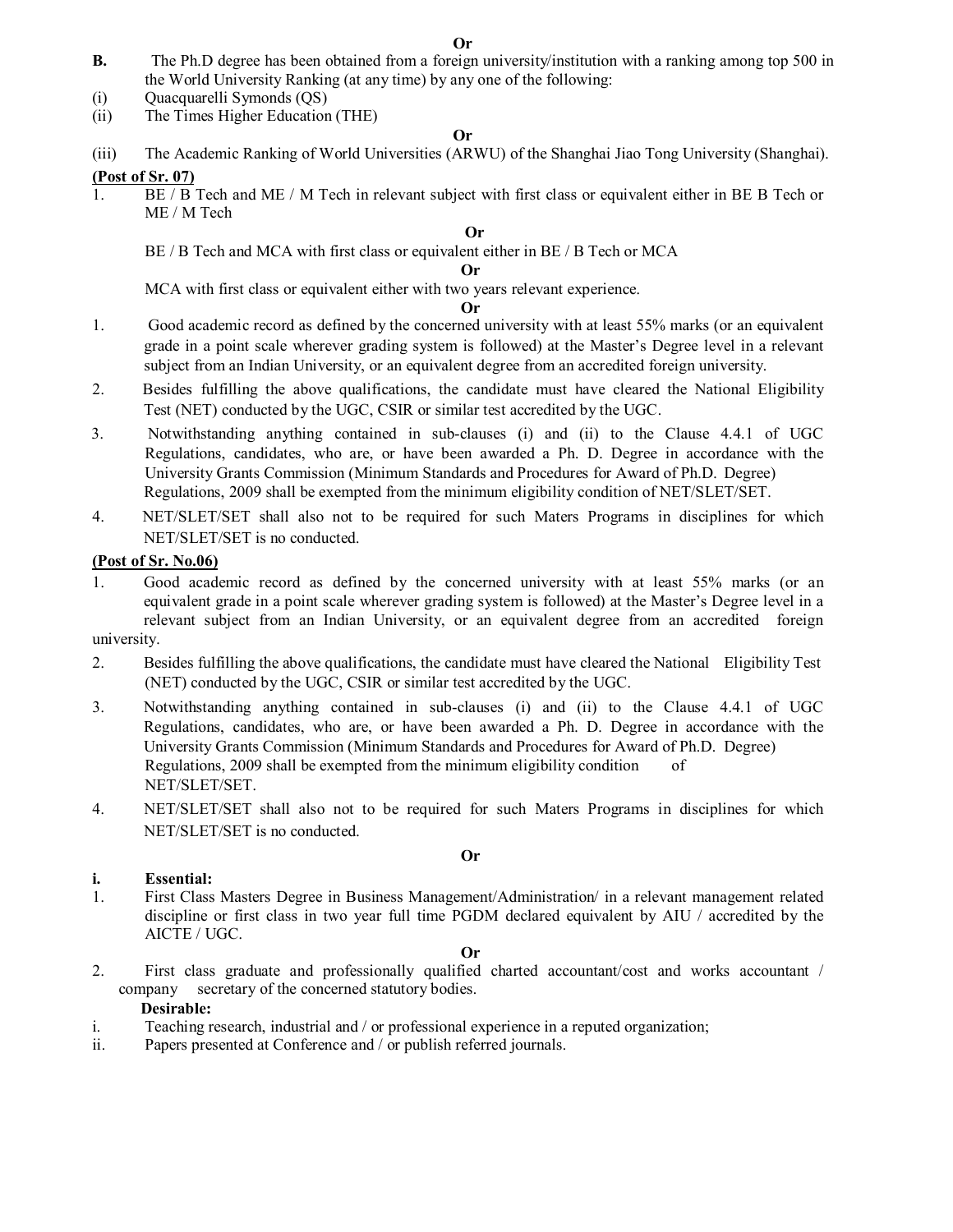# **:Important instructions:**

- 1. Reservation for Physical Handicapped person/s will be as per the State Government norms.
- 2. Reservation for Women will be as per the State Government norms.
- 3. A relaxation of 5% may be provided at the graduate and master's level for the Scheduled Caste/Scheduled Tribe / Differently-abled (Physically and visually differently-abled) categories for the purpose of eligibility and for assessing good academic record during direct recruitment to teaching positions. The eligibility marks of 55% marks (or an equivalent grade in a point scale wherever grading system is followed) and the relaxation of 5% to the categories mentioned above are permissible, based on only the qualifying marks without including any grace mark procedures.
- 4. A relaxation of 5% may be provided, from 55% to 50% of the marks to the Ph.D. Degree holders, who have obtained their Master's Degree prior to 19<sup>th</sup> Sept., 1991.
- 5. Relevant grade which is regarded as equivalent of 55% wherever the grading system is followed by a recognized university shall also be considered eligible.
- 6. The period of time taken by candidates to acquire Ph.D. Degree shall not be considered as teaching / research experience to be claimed for appointment to the teaching positions.
- 7. Applicants for Assistant Professors are to provide documentary evidence to the effect that the Ph.D. was awarded as per UGC Regulation, 2009.
- 8. Candidates desirous to applying for more than one post should submit separate applications.
- 9. University reserve the rights to not to fill up any of the advertised posts, without assigning any reasons.
- 10. University reserves the rights to reduce or increase the number of posts.
- 11. University reserves the rights to decide criteria / procedure for short listing of the candidates.
- 12. Candidates belonging to reserved categories, as notified by the State Government of Maharashtra and also belonging to specific reserved category from Maharashtra State will alone be considered for reserved posts.
- 13. As per G.R. dated 29-03-1997 the reservation in favour of VJ (A), NT (1), NT (2) & NT(3) will be interchangeable if the candidate/s not available from required category, Hence, candidate belongs to  $NT(1)$ ,  $NT(2)$  &  $NT(3)$  can apply for the concerned reserved post.
- 14. Preference will be given to Sports person as per provision under Maharashtra State Govt. Resolution No. राक्रीधो-२००२/प्र.क्र.६८/क्रीयुसे-२, दि. ३० एप्रिल, २००५.
- 15. As regards instructions, Sr. No. 15 & 16, Women and Sports candidates from the Open, OBC, NT-2 & NT-3 category must submit Non-Creamy layer Certificate for getting the benefit of Horizontal Reservation in the said category as per Government norms.
- 16. As per provision laid down in State Govt. Notification No. SRV.2000/CR(17/ 2000)/XII dated 28<sup>th</sup> March, 2005 issued by General Administration Department, Mantralaya, Mumbai, candidates must submit the prescribed declaration of the small family as one of the essential qualifications for recruitment, in the prescribed proforma with Application Form, as Declaration FORM-A.
- 17. A candidate must fill all the columns in the application form. A candidate furnishing incorrect or false information shall stand disqualified at any stage.
- 18. The candidate should submit all the required documents and related proof to API score with application form.
- 19. Interview of candidates found eligible will be preceded for oral interview.
- 20. No application shall be entertained if it is incomplete.
- 21. Those who are already in service should submit the No Objection Certificate from previous employer at the time of interview.
- 22. Mere possession of minimum qualifications does not confer any right to be appeared for interview and / or selection.
- 23. No queries or correspondence regarding selection of candidates will be entertained at any stage.
- 24. The University will not be responsible for any postal lapses or delay.
- 25. No TA/DA will be paid either for attending the interview or for joining the post.
- 26. The University shall not be held responsible for postponement or cancellation of scheduled interviews for any unforeseen / unavoidable reasons.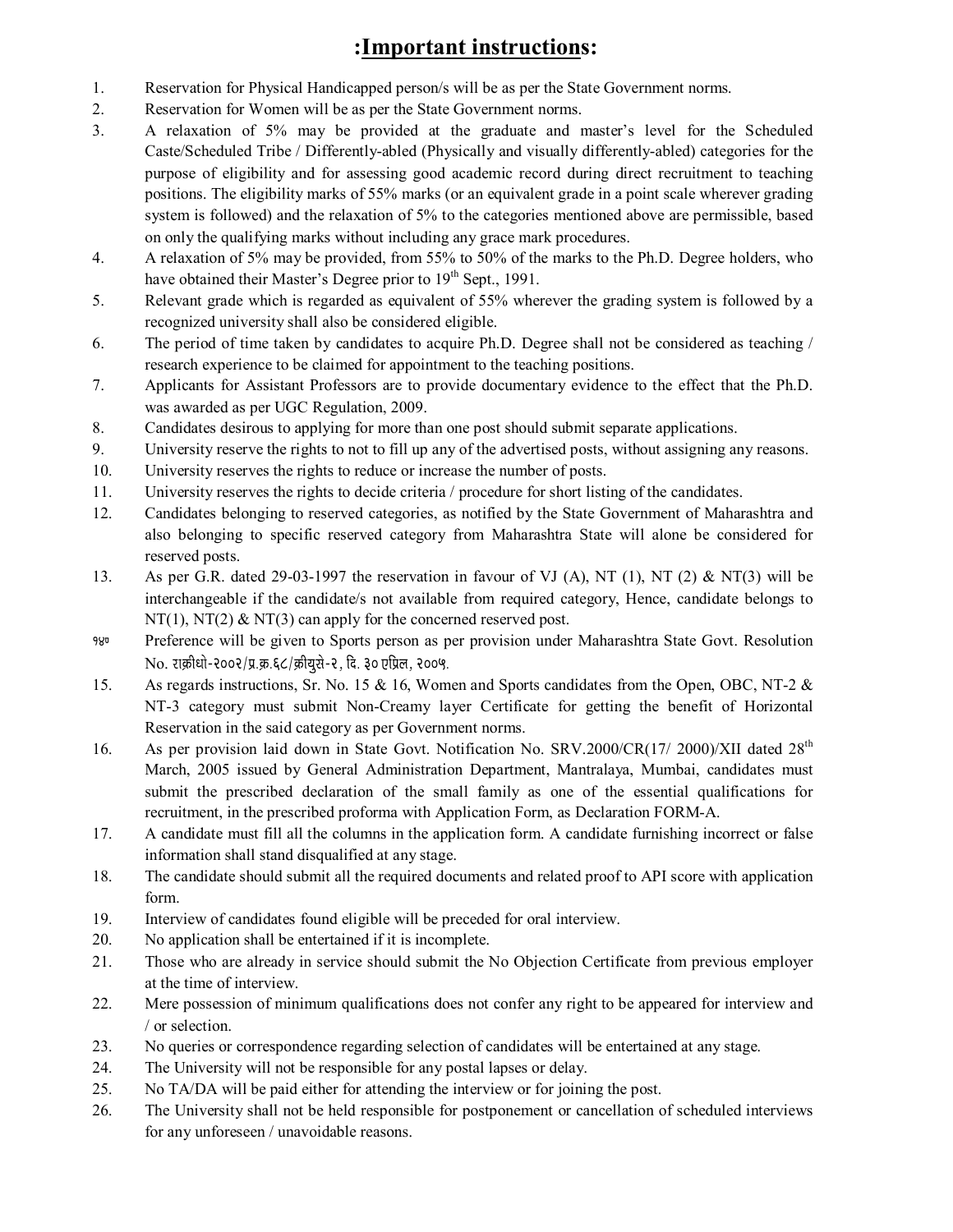- 27. Canvassing in any form, directly or indirectly, will disqualify the candidate immediately
- 28. Candidate should enclose attested copies of all the following documents/certificates with each application form.
	- (i) Degree / Diploma, Statement of Marks and other certificates of the educational qualifications and experience.
	- (ii) Caste Certificate from Competent Authority, if candidate belong to Scheduled Caste / Scheduled Tribe / Nomadic Tribe and Vimukta Jati / OBC. It is compulsory to attach the Non Creamy Layer Certificate (current year) with application form to the candidates who belongs to the VJ-A, NT-B, NT-C, NT-D and OBC categories vide Government of Maharashtra's Circular No. CBC 10/2006/Pra.Kra.15/MAVAK 5 dated 5<sup>th</sup> June, 2006.
	- (iii) Caste validity certificate (for reserved posts).
	- (iv) SSC certificate or other equivalent certificate in support of age. The original certificates would be required at the time of interview only and
	- (v) All other relevant documents / certificates.
- 29. The last date for submitting application in prescribed form, duly completed, in **one copy on dated 04/02/2022 at 05.40 P.M.**
- 30. The Actual date of interview will be informed to the concerned qualified candidate and published on the University **website: [www.srtmun.ac.in](http://www.srtmun.ac.in)**
- 31. The Government Resolutions / Circulars issued by the Government of Maharashtra and the Provisions of Maharashtra Public Universities Act, 2016 will be applicable.

**Date:**  $12/01/2022$  **Sd/-**

Registrar

Note:-**The Applicant advised to send their applications for The** Principal, **New Model Degree College, Hingoli-Aundha road, Digras phata, Santuk Pimpri, Hingoli-431705**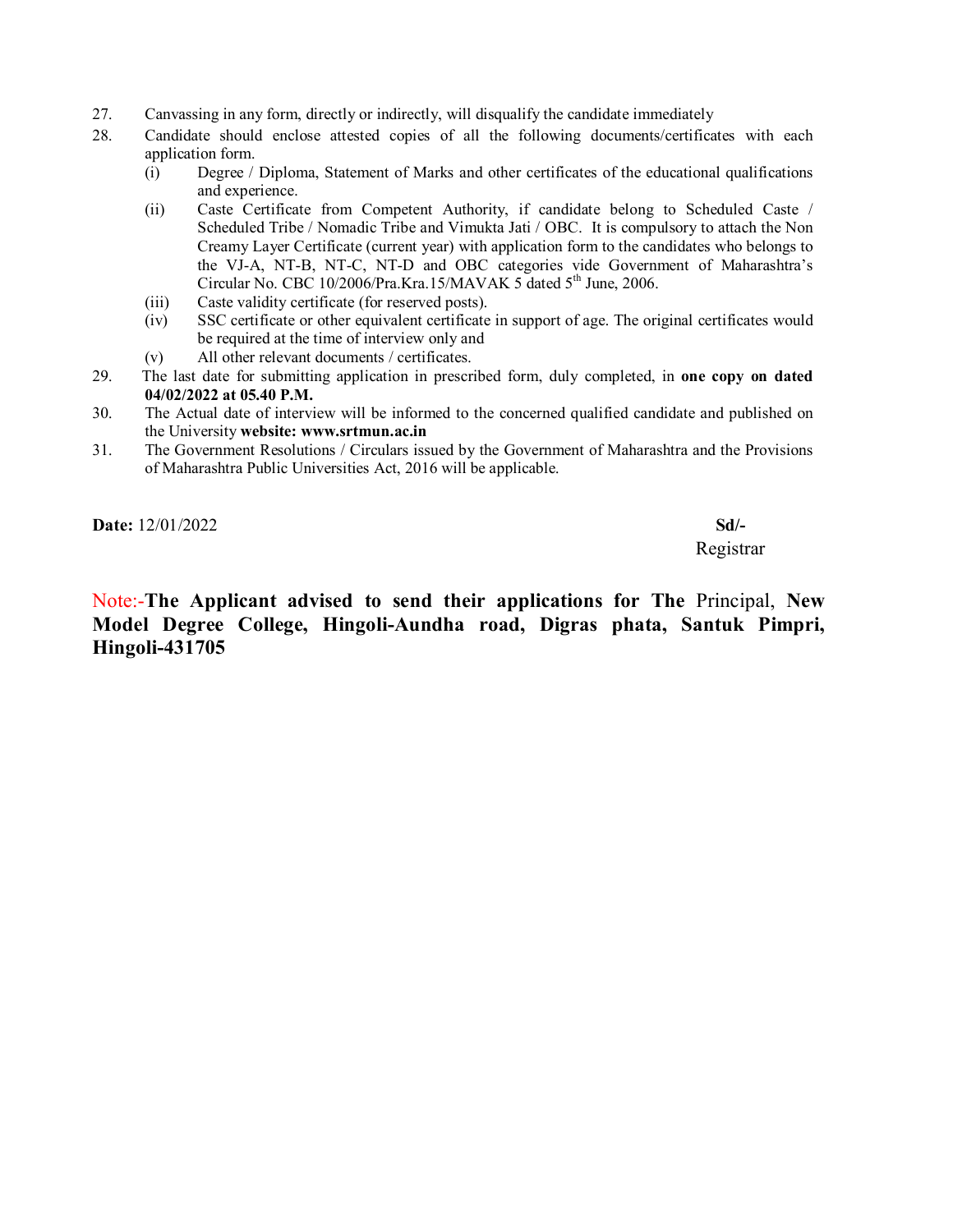

# $||$  सा विद्या या विमुक्तये ।। स्वामी रामानंद तीर्थ मराठवाडा विद्यापीठ, नांदेड

 $^\prime$ 'ज्ञानतीर्थ'' परिसर, विष्णुपूरी, नांदेड — ४३१ ६०६ (महाराष्ट्र)

SWAMI RAMANAND TEERTH MARATHWADA UNIVERSITY NANDED

"Dnyanteerth", Vishnupuri, Nanded – 431 606 (Maharashtra)

Established on  $17^{th}$  September, 1994 – Recognized by the UGC U/s 2(f) and 12(B), NAAC Re-accredited with 'B++' Grade

# **APPLICATION**

| <b>Post Applied for</b>    | :                                               |
|----------------------------|-------------------------------------------------|
| Name of College            | ÷                                               |
| <b>Advt. No &amp; Date</b> | : SRTMUN//NMDCH-CHB/01/300, Date.12.01.2022     |
| <b>Applied Category</b>    | : (SC/ST/VJ(A)/NT-1/NT-2/NT-3/SBC/OBC/EWS/OPEN) |

**1. applicant Name of the**  First Name **Middle Name** Last Name **2. Date of Birth 3. Nationality 4. Male or Female 5. Marital Status**   $(Married / Unmarried)$  (It is mandatory to fill up the Family Declaration form for all applicants)

#### **6. Correspondence address**: \_\_\_\_\_\_\_\_\_\_\_\_\_\_\_\_\_\_\_\_\_\_\_\_\_\_\_\_\_\_\_\_\_\_\_\_\_\_\_\_\_\_\_\_\_\_\_\_\_\_\_\_\_\_\_\_\_\_\_\_\_\_\_\_\_\_\_\_\_\_\_\_\_\_\_\_\_\_\_\_\_\_\_\_\_\_\_\_\_\_\_\_\_\_\_\_\_\_\_\_\_\_\_\_\_

| Mobile.No:<br>_______                   |  |
|-----------------------------------------|--|
| Email. Id.:<br>$\overline{\phantom{a}}$ |  |

\_\_\_\_\_\_\_\_\_\_\_\_\_\_\_\_\_\_\_\_\_\_\_\_\_\_\_\_\_\_\_\_\_\_\_\_\_\_\_\_\_\_\_\_\_\_\_\_\_\_\_\_\_\_\_\_\_\_\_\_\_\_\_\_\_\_\_\_\_\_\_\_\_\_\_\_\_\_\_\_\_\_\_\_\_\_\_\_\_\_\_\_\_\_\_\_\_\_\_\_\_\_\_\_\_\_\_\_\_\_\_\_\_\_\_\_\_\_\_\_\_\_\_\_\_\_\_\_\_\_\_

#### **7.** Whether from backward class : **Or open category, if backward, mention Category & Caste**

#### **8.** Whether Physically Handicapped, : **if yes, please specify details (attach supporting document)**

#### **9. Academic Vitae (attach documents) : (Appendix-I)**

| Exam                 | <b>Name of University/Board</b> | Passing<br>Year | Subject | % Obtained | Class/<br>Grade |
|----------------------|---------------------------------|-----------------|---------|------------|-----------------|
| S.S.C.               |                                 |                 |         |            |                 |
| H.S.C.               |                                 |                 |         |            |                 |
| Graduation           |                                 |                 |         |            |                 |
| Post Graduation.     |                                 |                 |         |            |                 |
| M.Phil.              |                                 |                 |         |            |                 |
| Ph.D                 |                                 |                 |         |            |                 |
| <b>NET</b>           |                                 |                 |         |            |                 |
| <b>SET</b>           |                                 |                 |         |            |                 |
| MS-CIT or Equivalent |                                 |                 |         |            |                 |
| Other if any         |                                 |                 |         |            |                 |

**10. Field of Specialization :**

**11. Teaching Experience: Total No. of Years......................................................................................................................**

**Please attached Recent Pass Port size photo**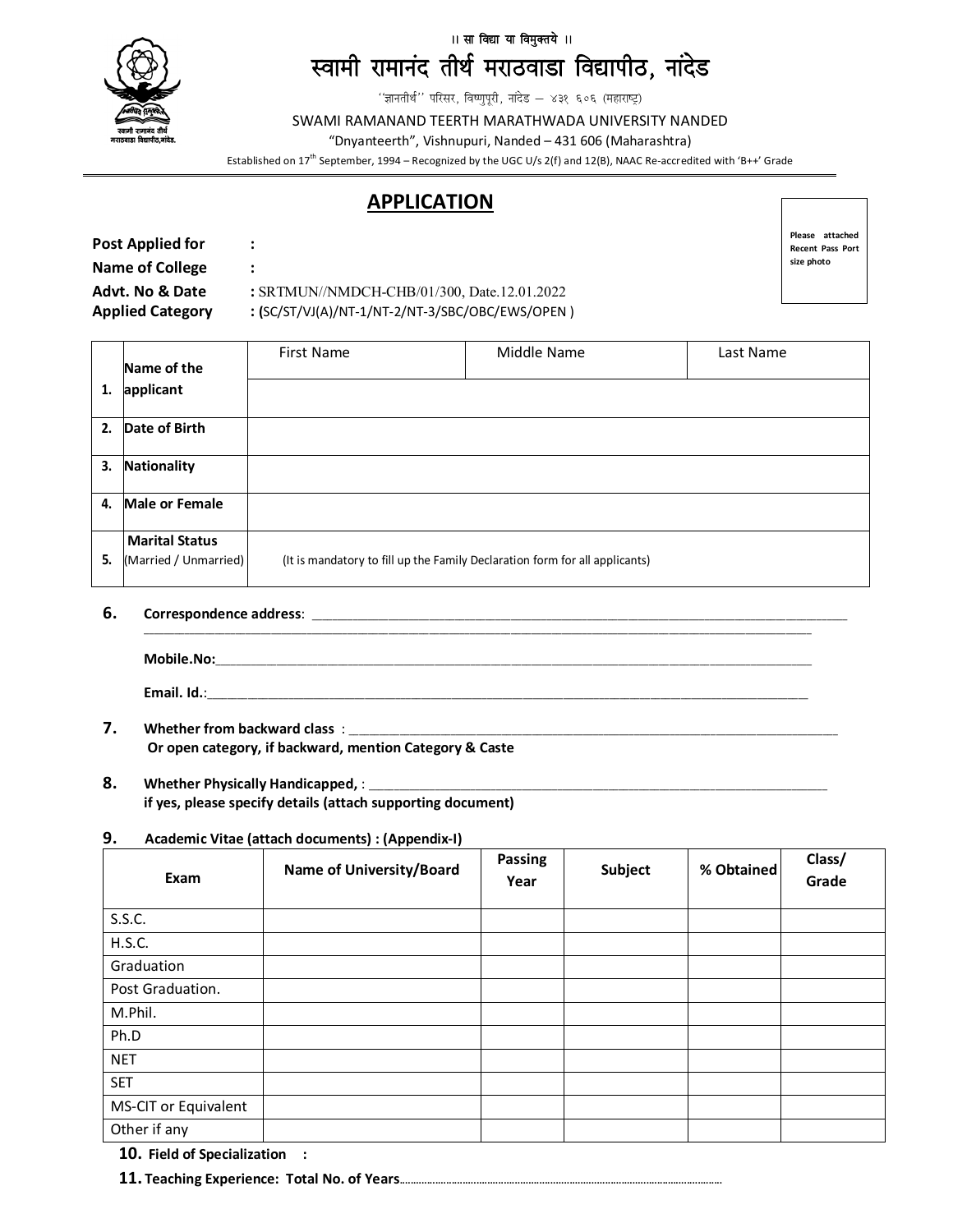| Sr.<br><b>No</b> | Name of the Institution | Post held<br>Period<br>R/T/C &<br>Pay Scale |      |    | <b>Present Basic</b><br>pay Full Time | <b>Reason for Leaving</b><br>Services, If any |
|------------------|-------------------------|---------------------------------------------|------|----|---------------------------------------|-----------------------------------------------|
|                  |                         |                                             | From | to | /Part Time                            |                                               |
|                  |                         |                                             |      |    |                                       |                                               |
|                  |                         |                                             |      |    |                                       |                                               |
|                  |                         |                                             |      |    |                                       |                                               |
|                  |                         |                                             |      |    |                                       |                                               |
|                  |                         |                                             |      |    |                                       |                                               |
|                  |                         |                                             |      |    |                                       |                                               |

**(R-Regular, T-Temporary, C-Contractual)**

## **12. Administrative Experience : Total No. of years------------------------------------------**

| Sr.<br>No | Name of the<br>Institution | Post held | Period |    | Pay Scale.<br><b>Basic pay</b> | <b>Reason for Leaving</b><br>Services, If any |  |
|-----------|----------------------------|-----------|--------|----|--------------------------------|-----------------------------------------------|--|
|           |                            |           | From   | to |                                |                                               |  |
|           |                            |           |        |    |                                |                                               |  |
|           |                            |           |        |    |                                |                                               |  |
|           |                            |           |        |    |                                |                                               |  |
|           |                            |           |        |    |                                |                                               |  |
|           |                            |           |        |    |                                |                                               |  |
|           |                            |           |        |    |                                |                                               |  |

**13. Reference-give names of two eminent persons with postal address email Id & mobile number not related to you who can provide authentic information about you.** 

| 1<br> | C<br> |
|-------|-------|
|       |       |
|       |       |
|       |       |
|       |       |
|       |       |
|       |       |

## **DECLARATION**

I , hereby declare that the particulars furnished above are true to my knowledge.

**Place:** -------------------------------------------- **SIGNATURE OF THE APPLICANT** 

**Date:** / /2022